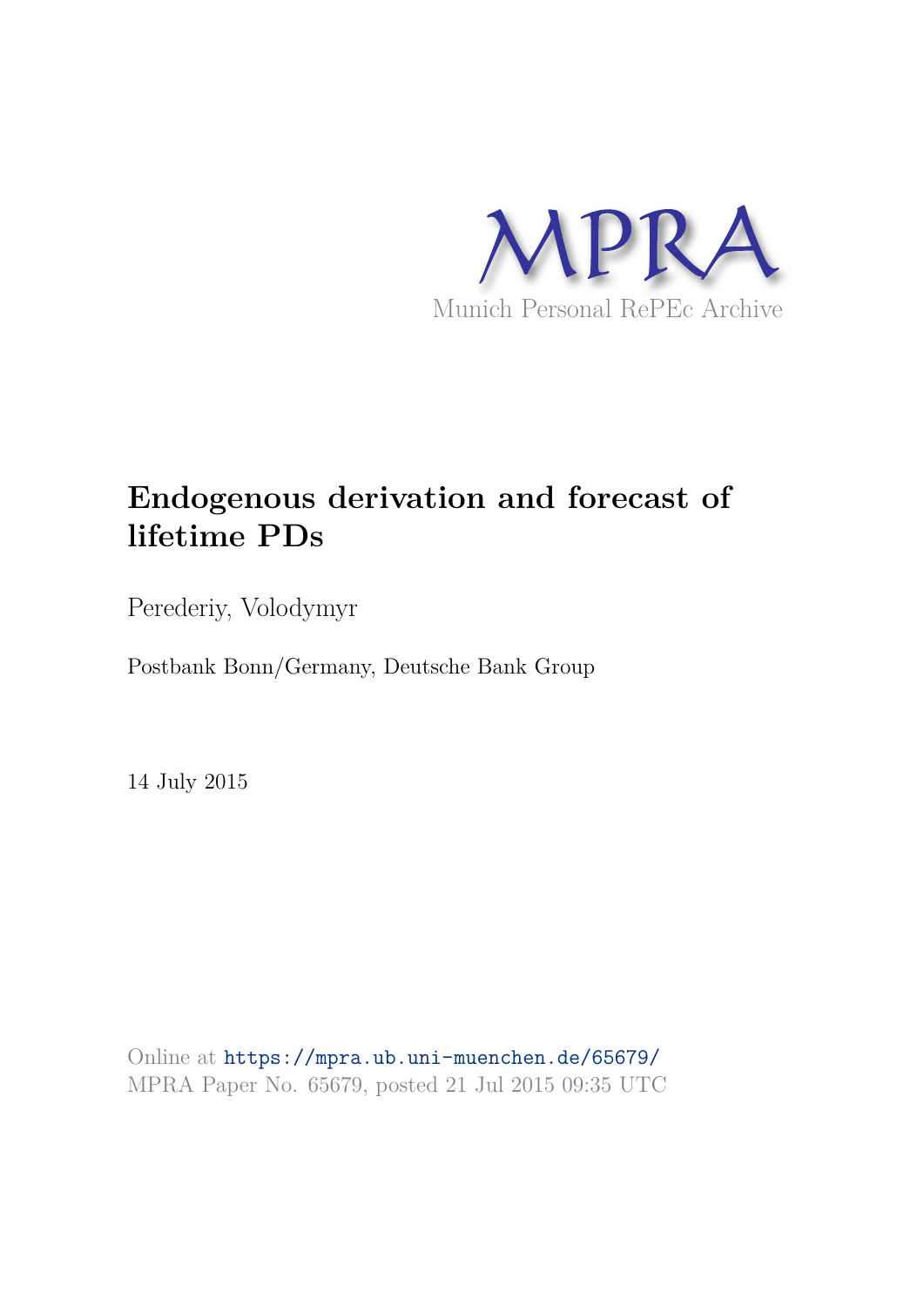# Endogenous Derivation and Forecast of Lifetime PDs

Volodymyr Perederiy\*

July 2015

# Abstract

This paper proposes a simple technical approach for the derivation of future (forward) point‐in‐time PD forecasts, with minimal data requirements. The inputs required are the current and future throughthe‐cycle PDs of the obligors, their last known default rates, and a measure for the systematic dependence of the obligors. Technically, the forecasts are made from within a classical asset‐based credit portfolio model, just with the assumption of a suitable autoregressive processfor the systematic factor. The paper discusses in detail the practical issues of implementation, in particular the parametrization alternatives.

The paper also shows how the approach can be naturally extended to low-default portfolios with volatile default rates, using Bayesian methodology. Furthermore, the expert judgments about the current macroeconomic state, although not necessary for the forecasts, can be embedded using the Bayesian technique.

The presented forward PDs can be used for the derivation of lifetime credit losses required by the new accounting standard IFRS 9. In doing so, the presented approach is endogenous, as it does not require any exogenous macroeconomic forecasts which are notoriously unreliable and often subjective.

**Keywords:** Prediction, Probability of Default, PD, Default Rates, Through‐the‐Cycle, TTC, Point‐in‐Time, PIT, Credit Portfolio Model, Systematic Factor, Macroeconomic Factor, Time Series, Autoregression, Bayesian Analysis, IFRS 9, Accounting, Financial Instruments, Lifetime, Expected Credit Losses

Volodymyr Perederiy, PhD. Department of Credit Risk Controlling / Risk Models, Postbank Bonn/Germany, Deutsche Bank Group Email: volodymyr.perederiy@postbank.de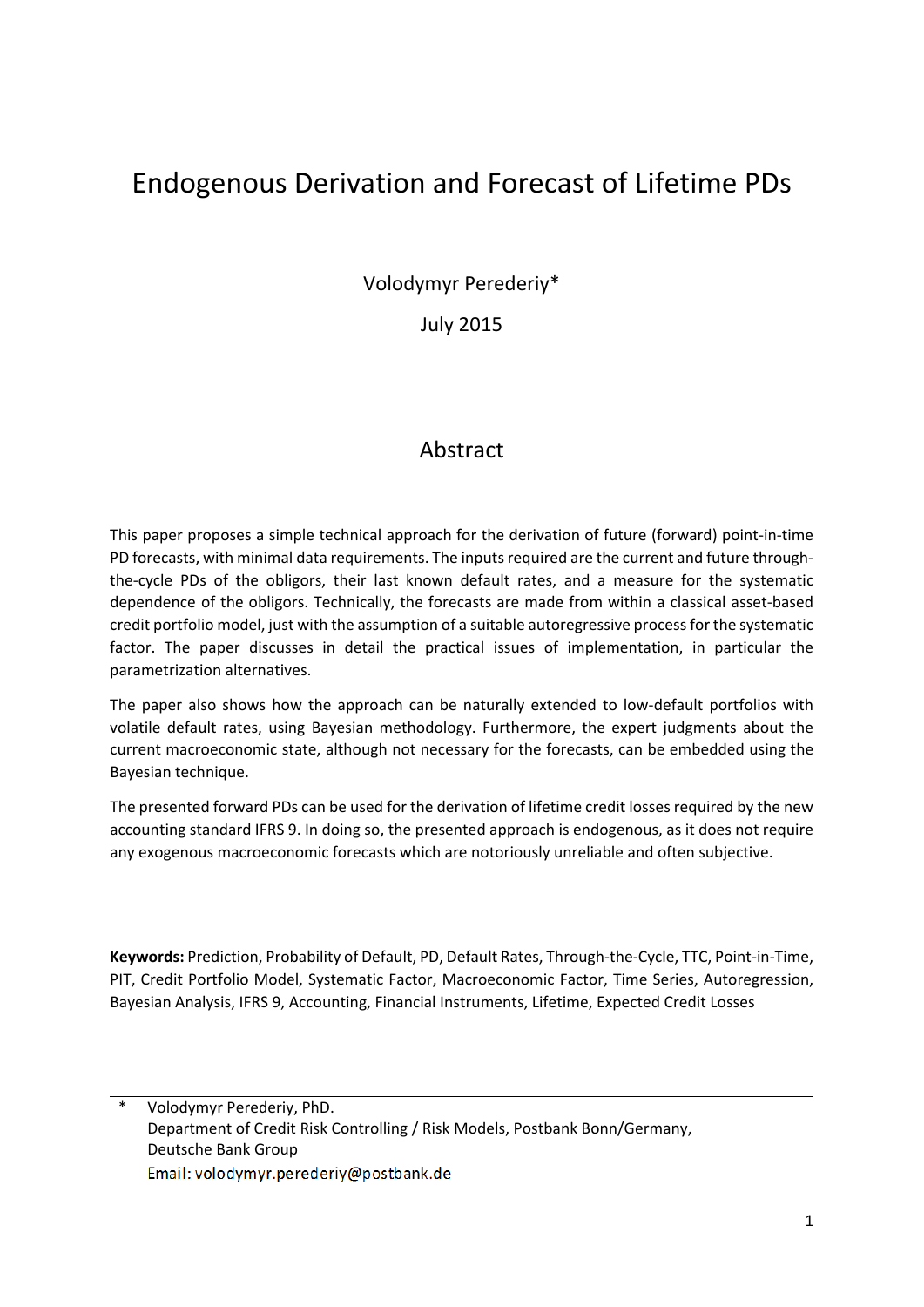# DEDICATION AND ACKNOWLEDGEMENTS

This humble work is lovingly dedicated to Hanna Sophia Genser who has been my constant, encouraging and patient source of inspiration.

I would also like to acknowledge the inspirational contribution of my colleague Jan‐Philipp Hoffmann, PhD.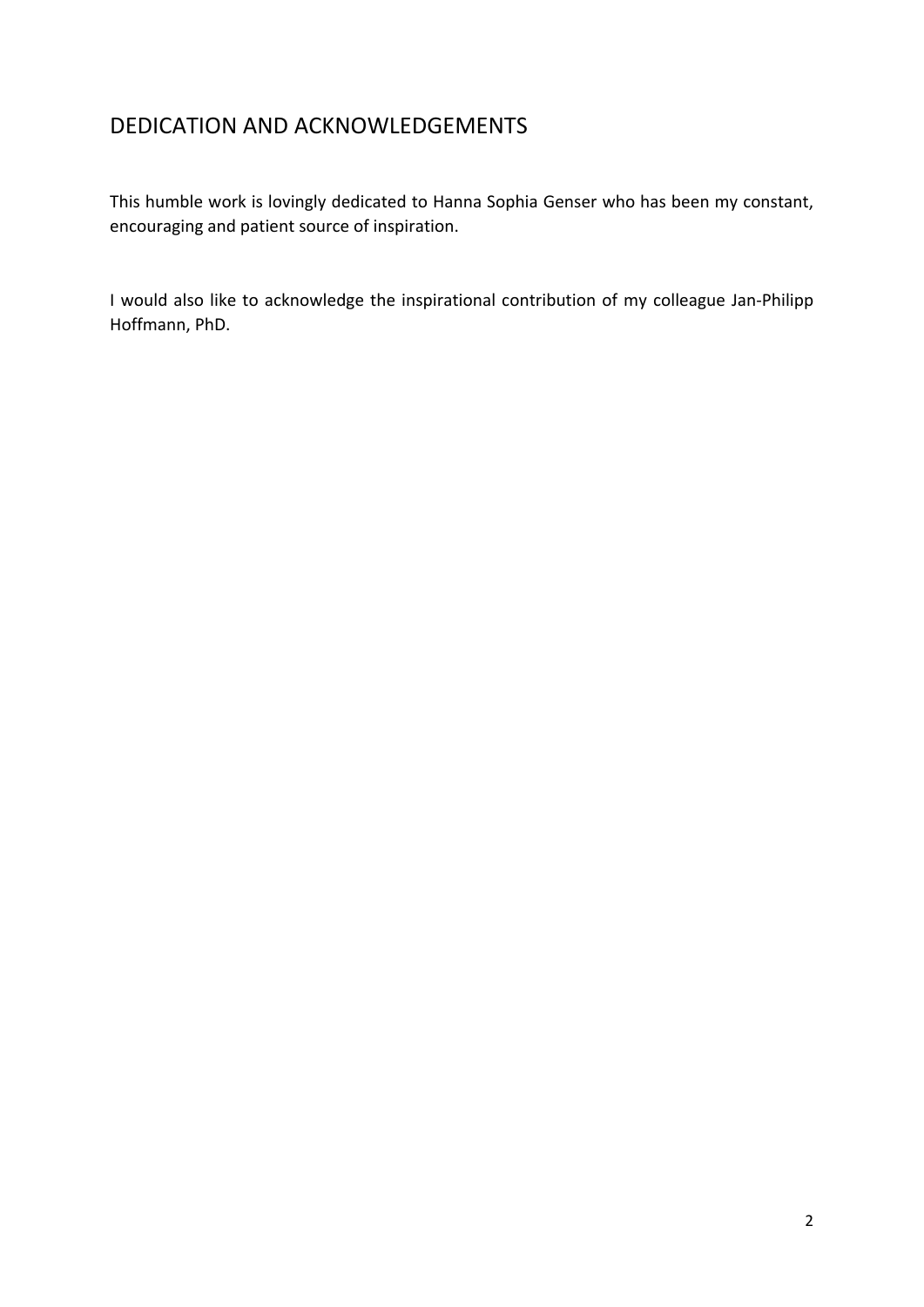## Introduction

The newly adopted IFRS 9 accounting standard requires the estimation of probability-weighted lifetime credit losses for some categories of high-risk credit exposures. To this end, the classical riskmanagement‐style PD and LGD metrics can be used, in the form of their projections into the future. The PDs of interest should reflect both obligor‐specific and macroeconomic conditions. This seems to correspond to what is known as Point‐in‐Time (PIT) PDs, rather than the more usual Through‐the‐Cycle (TTC) PDs. The forecast of future (forward) PDs is a nontrivial task. Forecasting obligor‐specific conditions (resulting in TTC PD forecasts) is quite challenging, whereas forecasting future macroeconomic conditions (necessary for PIT PDs) is often extremely difficult and unreliable, with corresponding forecast errors being particularly high.

The notion of a PIT PD is more or less clear: it corresponds to the expected default rate (DR) of an obligor in the nearest future, taking into account all available obligor‐specific and macroeconomic information. On the opposite, there is an ambiguity as to what the TTC PD actually means (and how it can be estimated or verified using observable data). In this paper, the TTC PD is defined as the unconditional expectation of an obligor default rate, i.e. the expectation in a situation where the macroeconomic conditions are assumed to be unknown.

The external credit ratings and the Basel II internal credit ratings are normally technically implemented as a discretization of such TTC PDs, in order to factor out the influence of (uncertain, volatile, and cyclical) macroeconomic conditions. The corresponding models are normally calibrated to long‐term averages of defaults rates and normally lack strong macroeconomic inputs. Due to their wide availability, Basel II PDs can serve as an abundant source of approximate TTC PDs.

For a portfolio of  $N_t$  obligors, we assume that their trough-the-cycle (TTC) one-year probabilities of default  $PD_{i,t}^{TTC}$  are known for each obligor i, for a recent past (in the following "current") period  $t=$  $T_0$ , as well as for each future forecast period of interest  $t = T_f$ ,  $T_f > T_0$ .

We further assume that during the current period  $T_0$  a number of the obligors  $\,N^D_{T_0}$  defaults, resulting in the observed portfolio default rate  $DR_{T_0} = N_{T_0}^D/N_{T_0}$  .

The measures we are looking for are the ex-ante forecasted (forward) PIT PDs for the individual obligors for the future periods/years  $PD_{i,T_f}^{PIT}, T_f > T_0$ .

# Asset‐based Credit Portfolio Approach

A possible theoretical approach to deal with the PIT vs TTC transformations is based on the classical credit portfolio modeling, in particular on the concepts of a firm asset return and a default barrier.

In this framework, the default of an obligor  $i$  in a period  $t$  is caused by the value of the obligor's (firm's) assets falling below a certain critical (barrier) level (which is normally linked to the debt of the firm). This condition can be restated as the firm's asset return  $r_{i,t}$  happening to be (in that particular period) lower than a certain critical return  $R_{i,t}^D$ . Thus, the probability of default of the obligor  $i$  can be specified as:

$$
PD_{i,t} = P(r_{i,t} < R_{i,t}^D) \tag{1}
$$

The return  $r_{i,t}$  can be assumed to be normally distributed and represented as a weighted sum of a systematic (common to all obligors) return  $\psi_t$  and an idiosyncratic (obligor-specific) return  $\varepsilon_{i,t}$ , with these two return factors being independent of each other. Without loss of generality, after suitable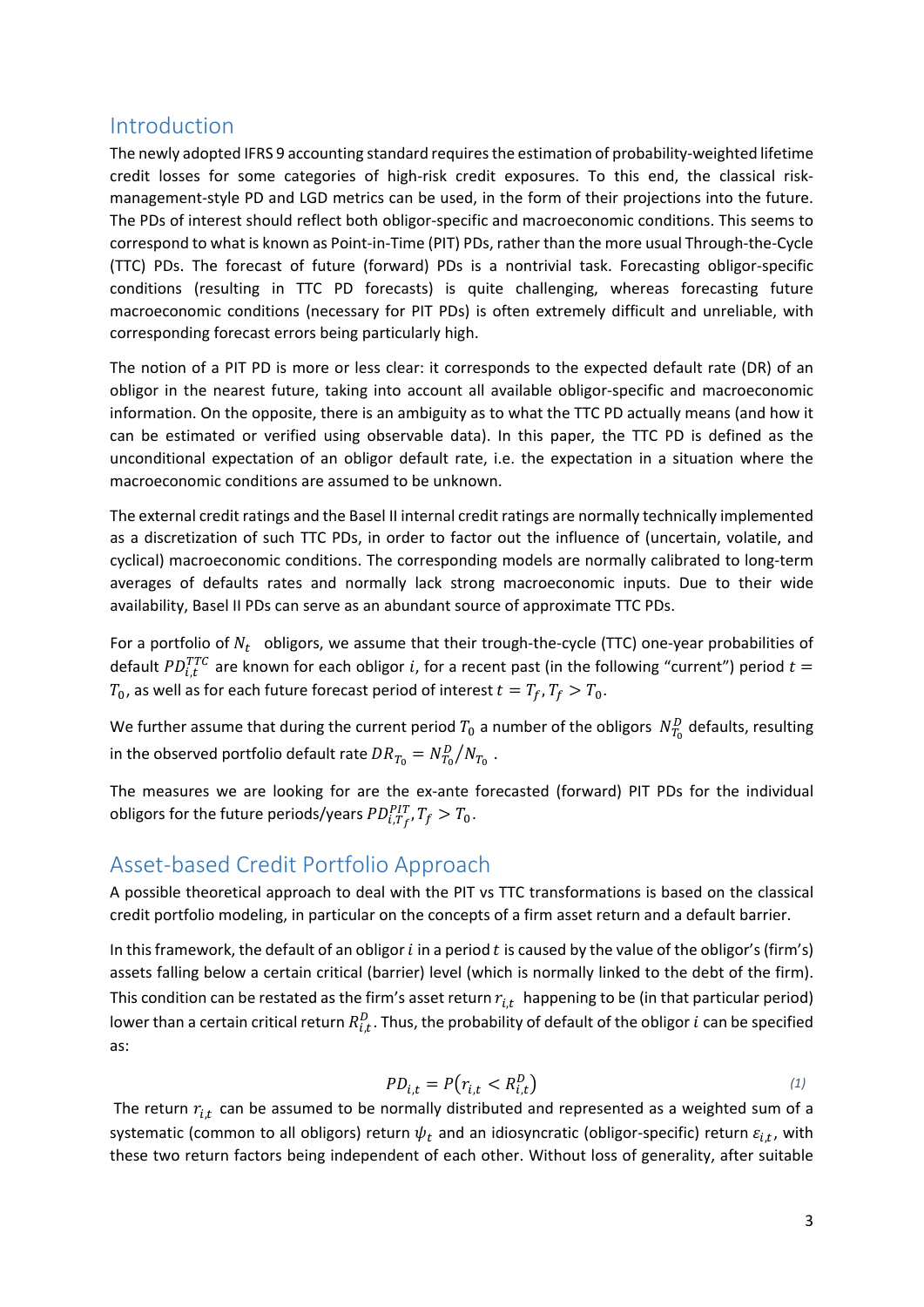transformations, the factors can be mathematically expressed as standard normal variables related as follows:

$$
r_{i,t} = \psi_t \sqrt{\rho} + \varepsilon_{i,t} \sqrt{1 - \rho}
$$
  
\n
$$
\psi_t \sim N(0,1)
$$
  
\n
$$
\varepsilon_{i,t} \sim N(0,1)
$$
 (2)

with the weighting (correlation) coefficient  $\rho \in [0; 1]$  which is the measure of systematic dependence (also often referred to as "R‐squared" in credit portfolio models).

It follows that the unconditional distribution of  $r_{i,t}$  (i.e. the distribution when the realization of both  $\psi_t$  and  $\varepsilon_{i,t}$  is unknown) is then standard normal as well:

$$
E(r_{i,t}) = 0 + 0 = 0
$$
  
 
$$
Var(r_{i,t}) = (\sqrt{\rho})^2 1 + (\sqrt{\rho - 1})^2 1 = 1
$$
  
 
$$
r_{i,t} \sim N(0,1)
$$

## Application to TTC/PIT PDs

The systematic factor  $\psi_t$  in the above framework can be interpreted as one single macroeconomic factor affecting all obligors in the portfolio under consideration. Then, the through-the cycle (TTC) PD, which was defined above as the expected default rate without the knowledge of the macroeconomic state, amounts for each obligor to the unconditional PD:

$$
PD_{i,t}^{TTC} = P(r_{i,t} < R_{i,t}^D) = \Phi(R_{i,t}^D) \tag{3}
$$

with Φ denoting the cumulative standard normal distribution function.

The TTC PDs  $PD_{i,t}^{TTC}$  can be typically assumed to be exogenously known (e.g. from an internal or external credit rating). Then, the implicit unknown barrier  $R_{i,t}^D$  can be directly derived from the known TTC PD by inverting the  $\Phi$  function:

$$
R_{i,t}^D = \Phi^{-1}\left(PD_{i,t}^{TTC}\right) \tag{4}
$$

The point-in-time (PIT) PD assumes, on the other hand, the knowledge about the systematic factor  $\psi_t$ , in particular that it is equal to a certain value  $\Psi_t.$  This PD can thus be viewed as the conditional PD:

$$
PD_{i,t}^{PIT} = P(r_{i,t} < R_{i,t}^D | \psi_t = \Psi_t) =
$$
\n
$$
= P(\psi_t \sqrt{\rho} + \varepsilon_{i,t} \sqrt{1 - \rho} < R_{i,t}^D | \psi_t = \Psi_t)
$$

and, upon substitution from (4) :

$$
PD_{i,t}^{PIT} = P(\Psi_t \sqrt{\rho} + \varepsilon_{i,t} \sqrt{1 - \rho} < \Phi^{-1}(PD_{i,t}^{TTC})) =
$$
\n
$$
= P\left(\varepsilon_{i,t} < \frac{\Phi^{-1}(PD_{i,t}^{TTC}) - \Psi_t \sqrt{\rho}}{\sqrt{1 - \rho}}\right)
$$

Thus, finally:

$$
PD_{i,t}^{PIT} = \Phi\left(\frac{\Phi^{-1}(PD_{i,t}^{TTC}) - \Psi_t\sqrt{\rho}}{\sqrt{1-\rho}}\right)
$$
\n<sup>(5)</sup>

The above framework basically derives the PIT PD from the known TTC PD,  $\rho$  coefficient and known realization  $\Psi_r$  of the systematic factor. It can however be reversed to endogenously calculate the unknown macroeconomic factor: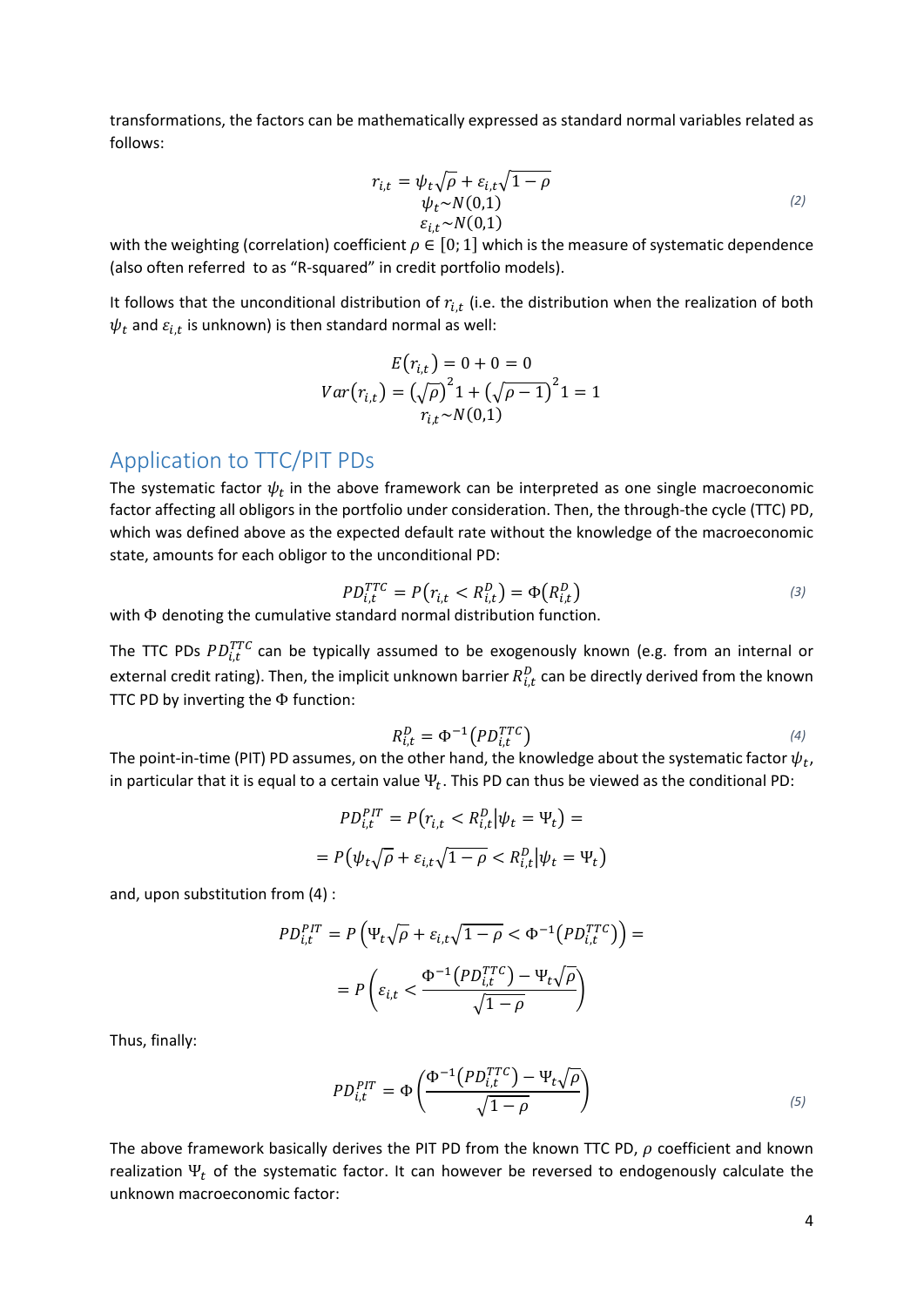$$
\Psi_t = \left(\frac{\Phi^{-1}(PD_{i,t}^{TTC}) - \Phi^{-1}(PD_{i,t}^{PIT})\sqrt{1-\rho}}{\sqrt{\rho}}\right)
$$

More realistically, for the current period  $T_0$ , on the portfolio of  $N_{T_0}$  obligors with various (known) TTC PDs, the actual PIT PDs of obligors would be unknown, but there can be observed a total number of  $N_{T_0}^D$  defaults. Then, making use of:

$$
E(N_{T_0}^D) = \sum\nolimits_{i=1}^{N_{T_0}} PD_{i,T_0}^{PIT}
$$

the unknown systematic factor can be estimated such that:

$$
N_{T_0}^D \equiv \sum_{i=1}^{N_t} P D_{i,t}^{PIT} = \sum_{i=1}^{N_{T_0}} \Phi \left( \frac{\Phi^{-1} \left( P D_{i,T_0}^{TTC} \right) - \hat{\Psi}_{T_0} \sqrt{\rho}}{\sqrt{1 - \rho}} \right) \tag{6}
$$

where  $\widehat{\Psi}_{T_0}$  denotes the estimator of the systematic/macroeconomic factor for the period  $T_0$ . For the estimator to be accurate enough, the number of defaults  $N_{T_0}^D$  has to be sufficiently large (higher than 10 or even 20 as the rule of thumb).

#### **PIT PD Forecasts**

Given the above framework, the natural interpretation for the PIT PD forecast for a future period  $T_f$ with an uncertain (stochastic) macroeconomic factor  $\psi_{T_f}$  would be the statistical expectation which can be derived analogously from (5) as follows:

$$
PD_{i,T_f}^{PIT} = E\left(PD_{i,T_f}^{PIT}\right) =
$$
  
= 
$$
E\left(\Phi\left(\frac{\Phi^{-1}\left(PD_{i,T_f}^{TTC}\right) - \psi_{T_f}\sqrt{\rho}}{\sqrt{1-\rho}}\right)\right)
$$
 (7)

The future TTC PDs  $PD_{i,T_f}^{TTC}$  are assumed to be known. We further assume a normal distribution for the stochastic factor  $\psi_{T_f}$ , with parameters  $E\left(\psi_{T_f}\right)$  and  $Var\left(\psi_{T_f}\right)$  which reflect correspondingly the expectation and the uncertainty of future macroeconomic conditions. We make the following substitution:

$$
x \equiv \frac{\Phi^{-1}\left(PD_{i,T_f}^{TTC}\right) - \psi_{T_f}\sqrt{\rho}}{\sqrt{1-\rho}}
$$

Then:

$$
E(x) = \frac{\Phi^{-1}\left(PD_{i,T_f}^{TTC}\right) - E\left(\psi_{T_f}\right)\sqrt{\rho}}{\sqrt{1-\rho}}
$$

$$
Var(x) = \frac{Var\left(\psi_{T_f}\right)\rho}{1-\rho}
$$

and, exploiting the following property (see Appendix):

$$
E(\Phi(x)) = \Phi\left(\frac{E(x)}{\sqrt{1+Var(x)}}\right)
$$

for  $x \sim N(E(x), Var(x))$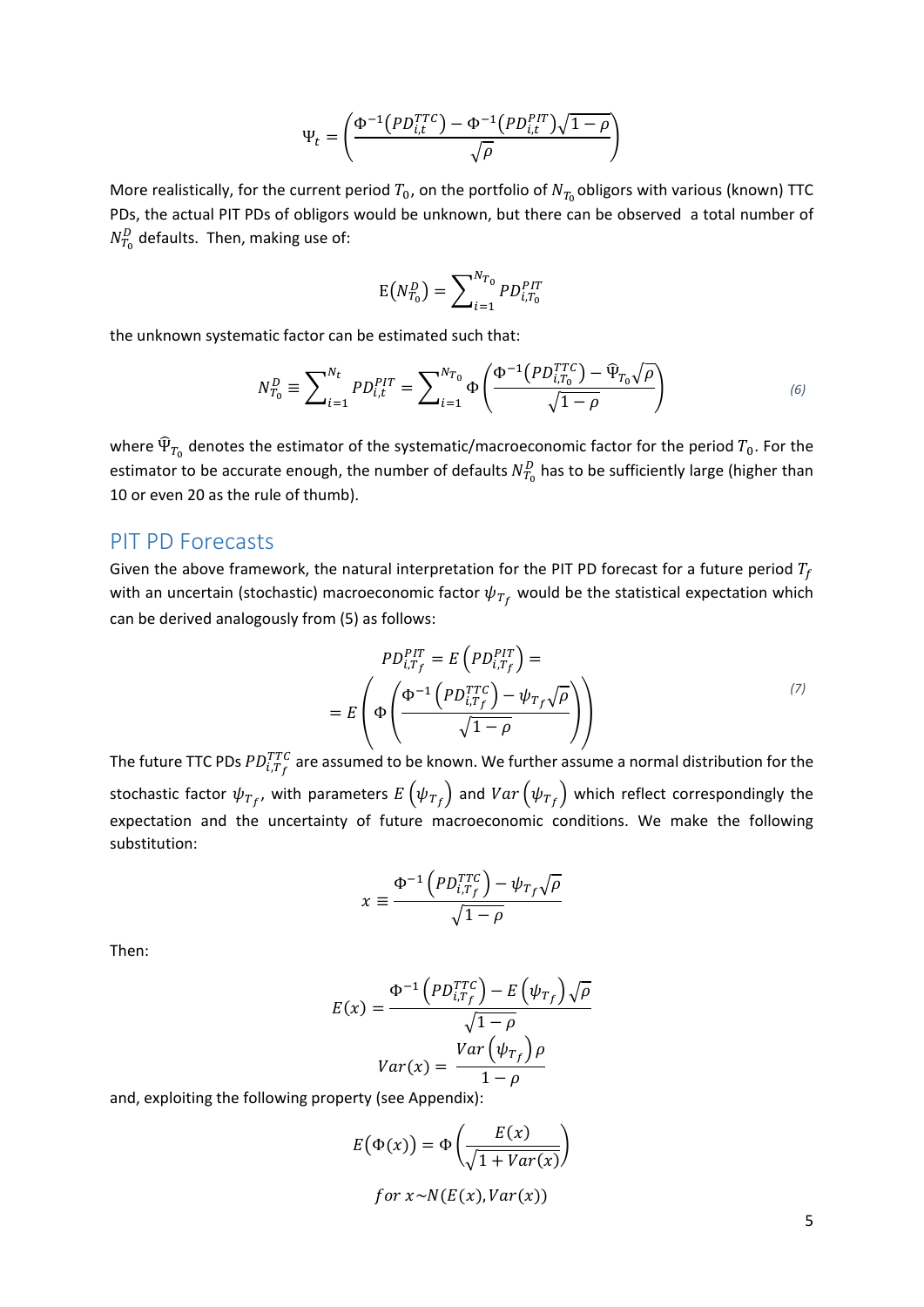we finally arrive at the closed-form expression for the prediction of future PIT PDs:

$$
PD_{i,T_f}^{PIT} = \Phi\left(\frac{\Phi^{-1}\left(PD_{i,T_f}^{TTC}\right) - E\left(\psi_{T_f}\right)\sqrt{\rho}}{\sqrt{1-\rho+Var\left(\psi_{T_f}\right)\rho}}\right)
$$
\n(8)

Thus, given a description for the future uncertain macroeconomic factor  $\psi_{T_{f}}$ , in the form of its expected (predicted) value  $E\left(\psi_{T_f}\right)$  and its variance (uncertainty)  $Var\left(\psi_{T_f}\right)$ , the portfolio modelling framework allows to easily derive the forecasted PIT PD in that period. It is important to note that not only the expected value of the macroeconomic factor affects the PIT forecast, but also its variance. In most realistic cases, the nominator  $\Phi^{-1}\left(PD_{i,T_f}^{TTC}\right)-E\left(\psi_{T_f}\right)\sqrt{\rho}$  would be negative, and thus, the higher the variance of the future macroeconomic factor, the higher the PIT PD forecast.

Two partial cases of the above equation are important. First, an exactly known future macroeconomic factor might be technically described by the assumptions  $E(\psi_{T_f}) = \Psi_{T_f}$  and  $Var(\psi_{T_f}) = 0$ . In that case, the expression (8) reduces to the simple conditional PD (as seen in (5)):

$$
PD_{i,T_f}^{PIT} = \Phi\left(\frac{\Phi^{-1}\left(PD_{i,T_f}^{TTC}\right) - \Psi_{T_f}\sqrt{\rho}}{\sqrt{1-\rho}}\right)
$$

Second, if we use the unconditional distribution from the classical setting, i.e.  $E(\psi_{T_f}) = 0$  and  $Var(\psi_{T_f}) = 1$ , the expression (8) reduces to the TTC PD forecast:

$$
PD_{i,T_f}^{PIT} = PD_{i,T_f}^{TTC}
$$

We now return to our factor estimate  $\widehat{\Psi}_{T_0}$  in (6) for the current period  $T_0$  and assume that it is accurate enough, so that, formally,  $\Psi_{T_0}$  can be assumed to be known exactly:  $\Psi_{T_0} = \hat{\Psi}_{T_0}$ . It becomes evident that, for a future forecast period  $T_f$ ,  $T_f > T_0$ , the distribution of  $\psi_{T_f}$  conditional on  $\Psi_{T_0}$  should be such that:

$$
for (T_f - T_0) \rightarrow 0: \psi_{T_f}|\Psi_{T_0} \rightarrow N(\Psi_{T_0}, 0)
$$
  
for  $(T_f - T_0) \rightarrow \infty: \psi_{T_f}|\Psi_{T_0} \rightarrow N(0, 1)$  (9)

If the above conversion conditions are satisfied, the PIT PD would show the "continuity" seen in practice for default rates and macroeconomic indicators, meaning that for the time shortly after  $T_0$ , the PIT PD would not differ much from the default rate seen in  $T_0$ , and the macroeconomic conditions can also be assumed to be similar. For a remote forecast period  $(T_f - T_0 \rightarrow \infty)$  on the other hand, no assumptions about the macroeconomic conditions can be made, apart from their long-term distribution, producing the PIT PD forecast which equals the TTC PD forecast.

#### Autoregression

The credit portfolio framework (in particular as in equation (5)) is specified generally, for each and every period. There are no immediate assumptions about serial dependencies and correlations between the systematic factors  $\psi_{T1}$  and  $\psi_{T2}$  for  $T1 \neq T2$ .

The intuitively expected "continuity" for the  $\psi_t$  process, along with the convergence criteria for the conditional distribution of  $\psi_{T_f}|\Psi_{T_0}$  in (9) can be easily satisfied through the assumption of an autoregressive process for the macroeconomic factor  $\psi_t$ .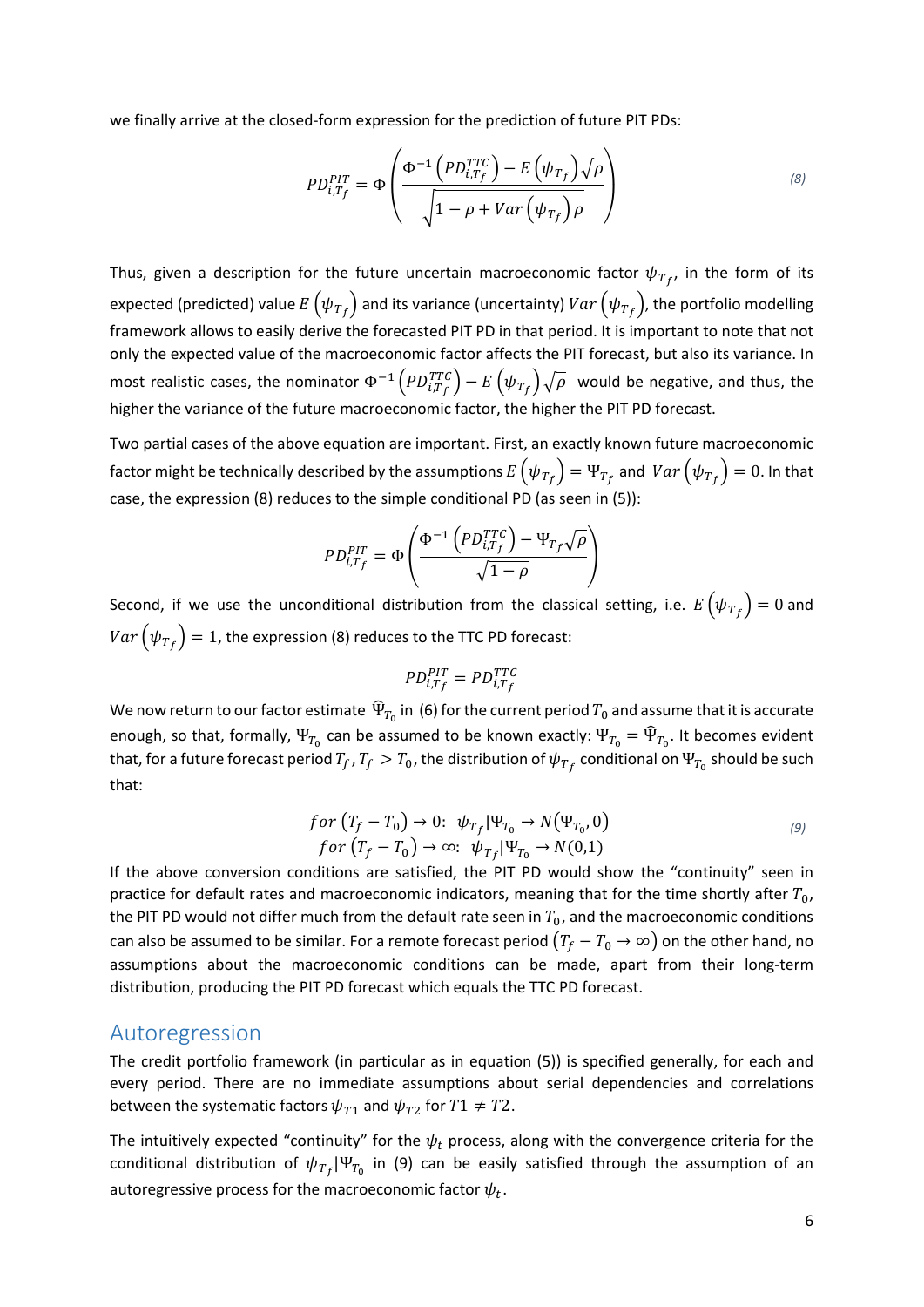In its simplest form, the *autoregressive order-1* process (AR(1)) is specified for a stochastic variable  $x_t$  as follows:

$$
x_t = a_0 + a_1 x_{t-1} + \varepsilon_t, \qquad \varepsilon_t \sim N(0, \sigma_{\varepsilon})
$$
\n<sup>(10)</sup>

with parameters  $a_0$ ,  $a_1$  and  $\sigma_{\varepsilon}$ .

The distributional properties of the AR(1) process are as follows. The conditional distribution of  $x_{T_f}$ given the knowledge of  $x_{T_0} = X_{T_0}$ , with  $T_f > T_0$  can be shown (see e.g. *Mills (2000), Johnston & DiNardo (1997)*) to be normal with:

$$
E\left(x_{T_f}\Big|X_{T_0}\right) = X_{T_0}a_1^{T_f - T_0} + \frac{a_0}{(1 - a_1)}\left(1 - a_1^{T_f - T_0}\right)
$$
\n
$$
Var\left(x_{T_f}\Big|X_{T_0}\right) = \sigma_{\varepsilon}^2 \frac{1 - a_1^{T_f - T_0}}{1 - a_1^2} \tag{11}
$$

The unconditional distribution, which is also the asymptotic distribution for  $T_f - T_0 \rightarrow \infty$ , is:

$$
E\left(x_{T_f}\right) = \frac{a_0}{(1 - a_1)}
$$
  
Var $\left(x_{T_f}\right) = \frac{\sigma_{\varepsilon}^2}{1 - a_1^2}$  (12)

If we now assume the AR(1) specification (10) for the systematic factor  $\psi_t$ , the convergence criteria (9) can be achieved via a suitable parametrization restriction. In particular, for  $T_f - T_0 \rightarrow \infty$ :

$$
E(\psi_{T_f}) \equiv 0 \Rightarrow a_0 = 0
$$
  
\n
$$
Var(\psi_{T_f}) \equiv 1 \Rightarrow \sigma_{\varepsilon}^2 = 1 - a_1^2
$$
  
\n
$$
a_1 \in [0,1)
$$
\n(13)

Given these restrictions, the convergence for  $T_f - T_0 \rightarrow 0$  is satisfied as well, as can be seen from (11). Thus, there remains only one free parameter  $a_1$ , which also determines the convergence speed. Given the restrictions in (13), the expressions for a conditional distribution in (11), applied to the systematic factor  $\psi_{T_f}$ , simplify to:

$$
E\left(\psi_{T_f}\middle|\Psi_{T_0}\right) = \Psi_{T_0} a_1^{T_f - T_0}
$$
  
\n
$$
Var\left(\psi_{T_f}\middle|\psi_{T_0}\right) = 1 - a_1^{2(T_f - T_0)}
$$
\n(14)

Now, substituting (14) to (8), we finally obtain the forecast for the PIT PD based on the AR(1) assumption for the systematic factor:

$$
PD_{i,T_f}^{PIT,AR(1)} = \Phi\left(\frac{\Phi^{-1}\left(PD_{i,T_f}^{TTC}\right) - \Psi_{T_0}\sqrt{\rho a_1^{2(T_f - T_0)}}}{\sqrt{1 - \rho a_1^{2(T_f - T_0)}}}\right)
$$
(15)

with current systematic risk being e.g. estimated from (6):  $\Psi_{T_0} = \widehat{\Psi}_{T_0}.$ 

Interestingly, the expression in (15) is thus identical to the simple conditional PIT PD with adjusted (decaying according to power law)  $\rho$  coefficient (compare (15) to (5)).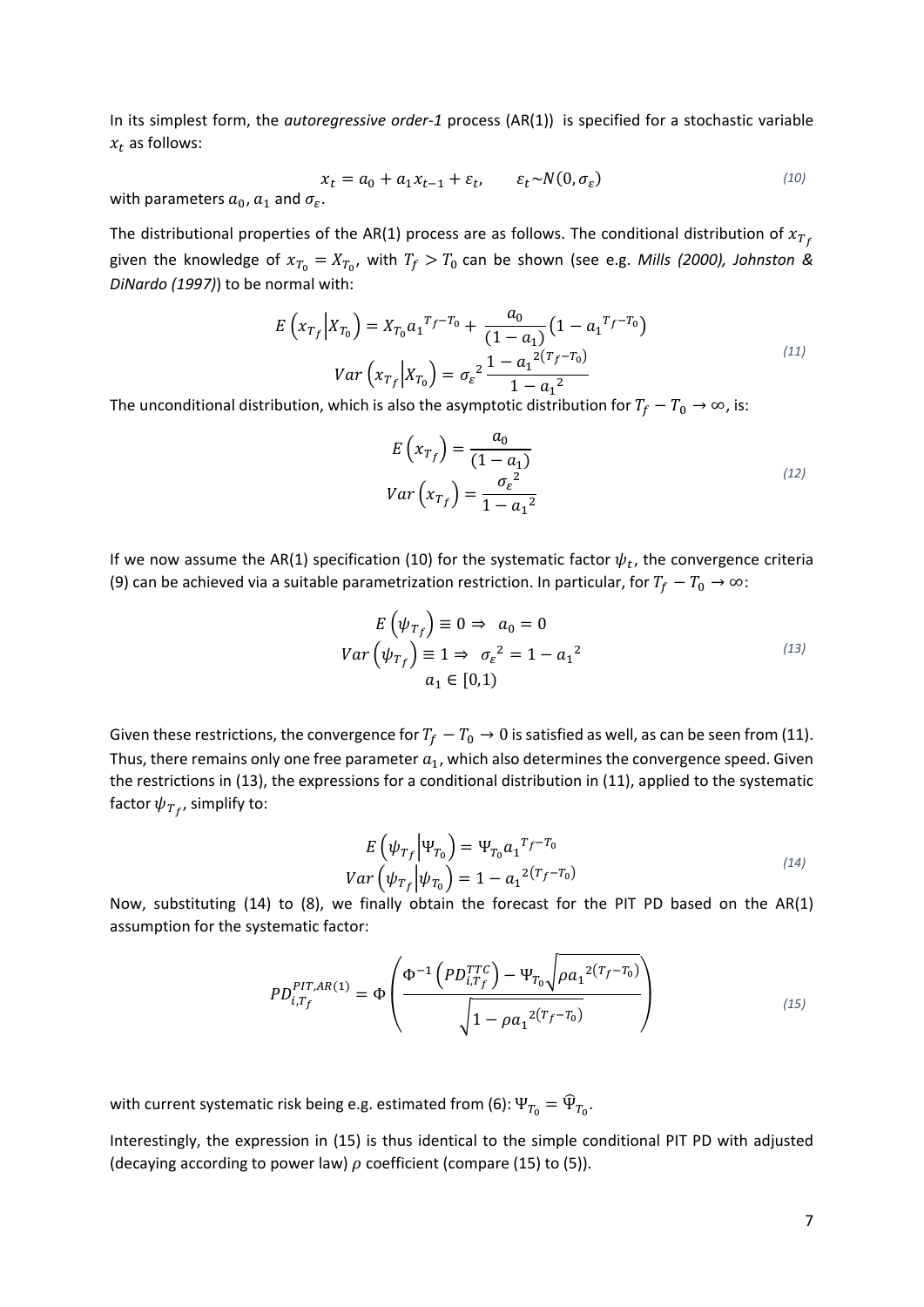Another feasible alternative for the process of the systematic factor, *the autoregressive order‐2* process, is generally specified for a stochastic variable  $x_t$  as follows:

$$
x_t = a_0 + a_1 x_{t-1} + a_2 x_{t-2} + \varepsilon_t, \qquad \varepsilon_t \sim N(0, \sigma_{\varepsilon})
$$
\n
$$
\tag{16}
$$

The unconditional distribution, which is also the asymptotic distribution for  $T_f - T_0 \rightarrow \infty$ , can be shown to be normal (see e.g. *Mills (2000), Johnston & DiNardo (1997)*) with parameters:

$$
E\left(x_{T_f}\right) = \frac{a_0}{(1 - a_1 - a_2)}
$$
\n
$$
Var\left(x_{T_f}\right) = \frac{(1 - a_2)}{(1 + a_2)} \frac{\sigma_{\varepsilon}^2}{(1 - a_2)^2 - a_1^2}
$$
\n(17)

The conditional distribution, given two known observations  $X_{T_0}$  and  $X_{T_{-1}}$ , has no analytical expression, but can be derived iteratively as:

$$
E\left(x_{T_f}|X_{T_0}, X_{T_{-1}}\right) = a_0 + a_1 E\left(x_{T_f-1}|X_{T_0}, X_{T_{-1}}\right) + a_2 E(x_{T_f-2}|X_{T_0}, X_{T_{-1}})
$$

$$
E\left(x_{T_0}|X_{T_0}, X_{T_{-1}}\right) \equiv X_{T_0}
$$

$$
E\left(x_{T_{-1}}|X_{T_0}, X_{T_{-1}}\right) \equiv X_{T_{-1}}
$$
(18)

$$
Var\left(x_{T_f}|X_{T_0,}X_{T_{-1}}\right) = \sigma_{\varepsilon}^2 \sum_{t=1}^{T_f - T_0} w_t^2
$$
  
\n
$$
w_1 = 1, w_2 = a_1
$$
  
\n
$$
w_t = a_1 w_{t-1} + a_2 w_{t-2} \text{ for } t > 2
$$
 (19)

Again, adopting an AR (2) process for the systematic factor requires following parameter restrictions to satisfy the convergence criteria (9):

$$
a_0 = 0
$$
  

$$
\sigma_{\varepsilon}^2 = \frac{(1 + a_2)((1 - a_2)^2 - a_1^2)}{(1 - a_2)}
$$
 (20)

Having iteratively determined the distribution parameters  $E\left(\psi_{T_f}|\Psi_{T_0},\Psi_{T_{-1}}\right)$  and  ${\it Var}\left(\psi_{T_f}\middle|\Psi_{T_0},\Psi_{T_{-1}}\right)$  from (18) and (19), and taking into account (20), the PIT PD forecast becomes iust:

$$
PD_{i,T_f}^{PIT,AR(2)} = \Phi\left(\frac{\Phi^{-1}\left(PD_{i,T_f}^{TTC}\right) - E\left(\psi_{T_f}|\Psi_{T_0}, \Psi_{T_{-1}}\right)\sqrt{\rho}}{\sqrt{1-\rho+Var\left(\psi_{T_f}|\Psi_{T_0}, \Psi_{T_{-1}}\right)\rho}}\right)
$$
(21)

#### Parametrization

The equations (15) and (21) show how future PIT PDs can be forecasted within the AR(1)and AR(2) processes of the systematic parameter respectively, based on the following inputs:

- $\quad$  future TTC PDs  $PD_{i,T_f}^{TTC}$  of the obligors
- the systematic correlation coefficient  $\rho$
- autoregressive coefficients  $a_1$  (for the AR(1) case) or  $a_1$  and  $a_2$  (for the AR(2) case)
- the recent/current (estimated) macroeconomic risk factors  $\Psi_{T_0}$ ,  $\Psi_{T_{-1}}$ .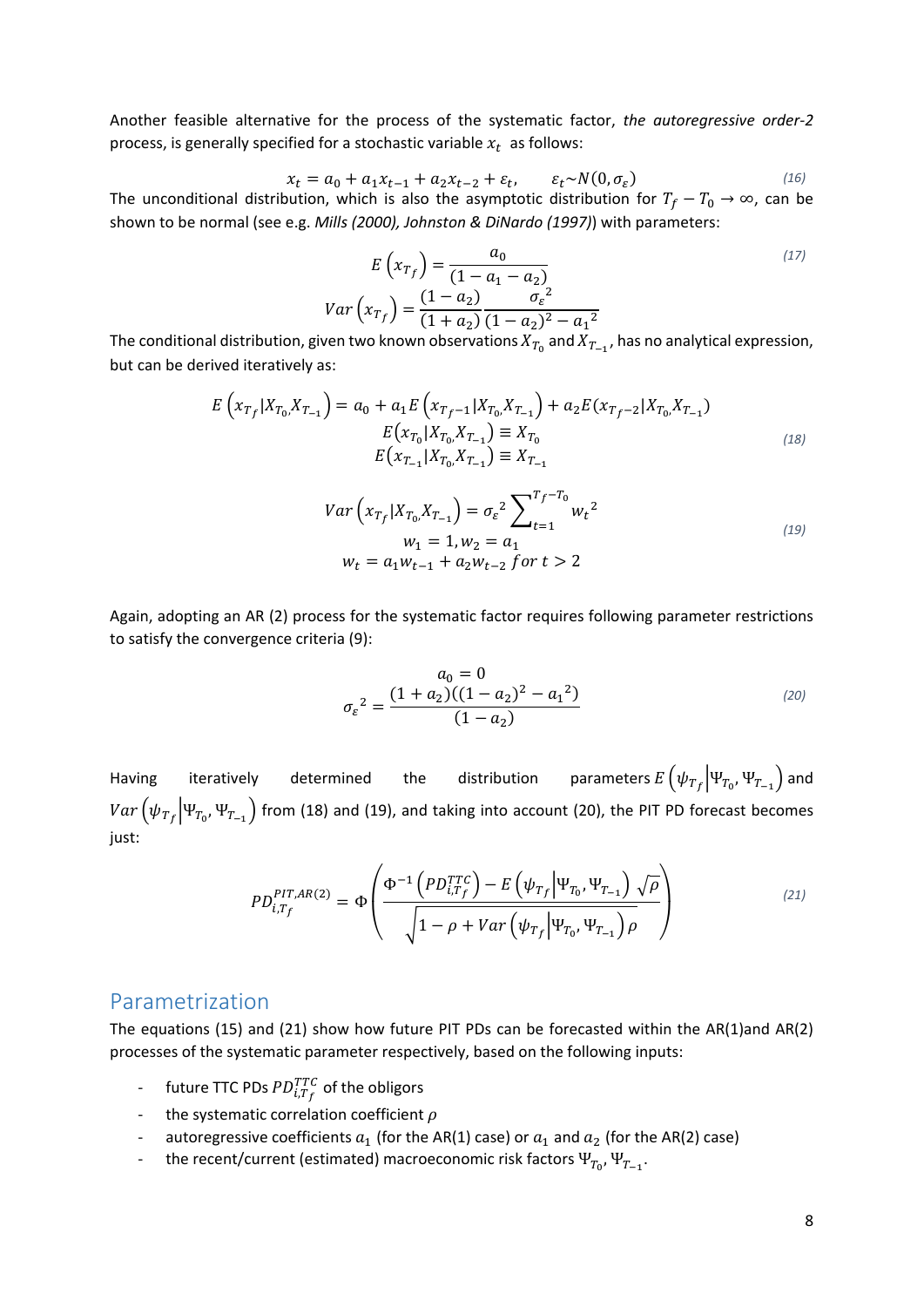We have already discussed the estimation of the latter factors from default rates (see (6)), this issue will also be discussed in the section on Bayesian estimation below. We now elaborate on how the remaining parameters can be determined in practice

The future TTC PDs were assumed to be known so far. Generally, they can be derived using current TTC PDs and standard rating transition matrices. The credit ratings used for matrix estimation should be TTC ratings. The external rating agencies typically adhere to the TTC approach, and it is also recommended for the Basel II internal ratings of banks. The future (forward) TTC PDs, derived from transition matrix multiplications, would normally show convergence when the forecast horizon  $T_f$ increases, with both obligors with currently high TTC PDs and obligors with currently low TTC PDs converging to some future mid TTC PDs. Apart from this general TTC PD convergence, for some kinds of products the dynamics of TTC PDs would also depend on the origination and maturity of a loan. E.g. defaults caused by fraudulent behavior typically occur early after the loan origination, which would be reflected in a peak of forward PIT PDs early on. On the other hand, e.g. for bullet loans, the default risk would tend to materialize later on, with a peak of forward PIT PDs probably near maturity.

A natural choice for the correlation coefficient  $\rho$  are the values used in asset-based credit portfolio models, either internal models of banks, or the implicit regulatory portfolio model from Basel II (see *BCBS (2002)*). As to the latter, the current EU regulations (CRR) prescribe following values for this coefficient (denoted in the CRR text as "R" coefficient):

Non‐retail obligors (CRR article 153):

- ‐ General setting: 12% (for PD=100%) to 24% (for PD=0%)
- ‐ Financial large and non‐regulated companies: as above, multiplied with a factor of 1.25
- SMEs with sales under EUR 50M: as above, with up to 4% deduction, depending on the firm's sales

Retail obligors (CRR article 154):

- ‐ General setting: 3% (for PD=100%) to 16% (for PD=0%)
- ‐ Loans secured by real estate (residential mortgages): 15%
- ‐ Certain qualifying revolving loans (credit cards and similar): 4%

Thus, the Basel formulas generally assume some dependence of  $\rho$  on the PD (with riskier companies being less dependent on systematic factors). This is quite a questionable assumption, although implementing this dependency would not be problematic in the above framework, as the current and future TTC PDs are assumed to be known. Also, the Basel settings realistically account for the company size: the larger a company, the greater its dependency on macroeconomic conditions and thus the higher the systematic risk portion of its return (see (2)).

It is important to note that the above CRR retail settings for  $\rho$  implicitly embed penalties for longer maturities (see *BCBS (2002)*). This explains why the (long‐term) residential mortgages have that much higher settings compared to (short-term or cancellable) revolving loans. This distorts the  $\rho$  as a measure for the systematic risk. For non-retail exposures, Basel II accounts for the maturities separately (in the so called "M" term), so that the "R" coefficient seems to capture well the systematic risk.

The above Basel II settings for the  $\rho$  do have the advantage of an "official" source. They were estimated empirically in the early 2000s using the default statistics collected and aggregated by national banks. For this reason, the current internal credit portfolio models of banks might be a more suitable choice as the source for  $\rho$ . Most of these models nowadays follow the asset based approach presented above,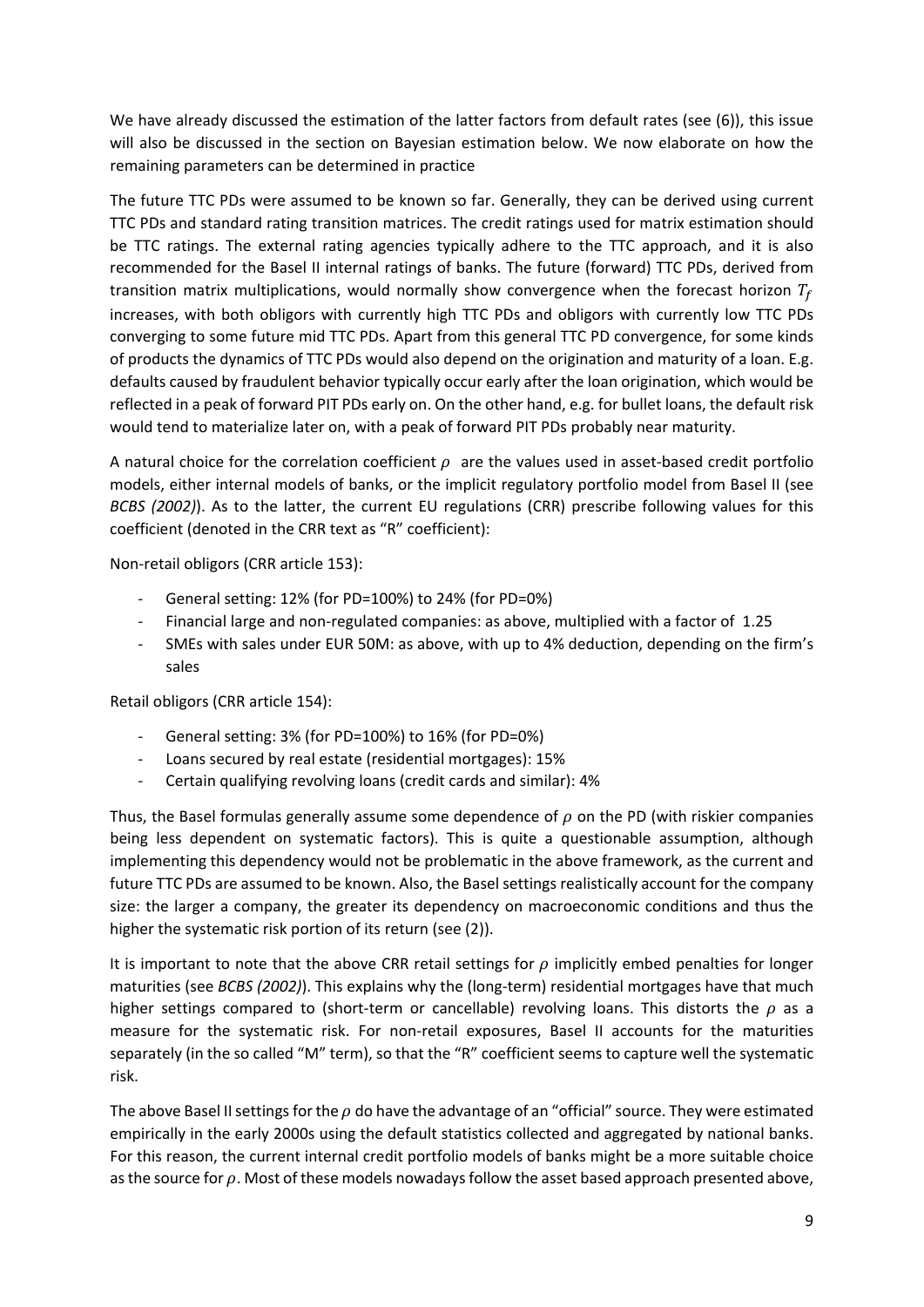with risk decomposition into systematic and idiosyncratic parts. Normally in internal models, the  $\rho$  is assigned to obligors based on their industry and/or region. Some models also account for the company size. Generally, for non-retail exposures the models seem to rely on  $\rho$  values in the range of 10% to 40%, and for retail exposures – in the range of 0.5% to 5%.

If using the  $\rho$  setting from internal credit models, it is important to ensure the coefficient is estimated in a similar way as it is used in the above framework. In particular, data involved for the estimation should cover at least 1‐2 credit cycles of default statistics and the PDs used for the estimation should be the TTC PDs. The technical routines for ߩ estimation (see e.g. *Kalkbrener & Onwunta (2009)*) do not typically account for the serial correlation patterns; however, that does not affect the estimates considerably, given long enough estimation data.

As to the autoregressive coefficients  $a_1$  and  $a_2$ , there would not be many immediate external sources, and they should be rather based on available data, expert judgements, as well as common knowledge about the macroeconomic credit cycles in the business segments involved. The forecasts from the simple AR(1) process would generally show a mean-reverting behavior, the coefficient  $a_1$  determining the speed of reverting. The lower this coefficient, the sooner the forecasted PIT PDs converge to their forecasted TTC PDs (in the extreme case, if  $a_1 = 0$ , all forecasted PIT PDs are equal to the forecasted TTC PDs). The AR(1) process does not show a clear cyclicality/periodicity, in the sense that after reverting to the mean, the process is equally likely to move on in either direction. However, the periodicity can be approximated with some proxies, e.g. using the criterion of "double crossing" (see Figure 1 in Illustration section below).

Using various sources, the range of 0.6 to 0.95 seems to be the most suitable for the AR(1)  $a_1$ coefficient. The value of 0.8 results in the average double crossing periodicity of some 10 years, which seems to be also the average length of recent credit cycles (1990‐2001, 2001‐2009).

Using the more complicated AR(2) process results in refraining from the simple intuitive solution for forward PDs in the AR(1) case (see (15)), but does offer some advantages. In particular, the AR(2) processes are better able to realistically capture the cyclical behavior because – apart from the mean reverting – they can show the so called momentum. With momentum, a process crossing its mean from above is more likely to move on below the mean before returning to the mean (see Figure 2). In technical/statistic terms, the AR(2) process with a suitable parametrization would also show a frequency peak in terms of its spectral density, with the peak frequency calculated as:

$$
f = \frac{1}{2\pi} \cos^{-1} \left( \frac{a_1(a_2 - 1)}{4a_2} \right)
$$
 (22)

The periodicity (in years) is then just  $1/f$ . For these formulas to be valid, further parameter restrictions are necessary (which actually facilitates the parameter choice):

$$
-1 < a_2 < 1 \n a_2 - a_1 < 1 \n a_2 + a_1 < 1 \n 4a_12 + a_2 < 0
$$
\n(23)

The values of  $a_1$  around 1.2 to 1.4 and  $a_2$  around -0.5 to -0.7 result in a realistic series behavior. With  $a_1 = 1.3$  and  $a_2 = -0.65$ , the theoretical spectral periodicity according to (22) is approximately 10 years (and the "double‐crossing" periodicity is about 9 years).

### Low Default Portfolios and Bayesian Estimation

The above framework requires the knowledge or estimation of the last realized systematic factor  $\Psi_{T_0}$ (in the AR(1) case) or the last two factors  $\Psi_{T_0}, \Psi_{T_{-1}}$  (in the AR(2) case). These generally unknown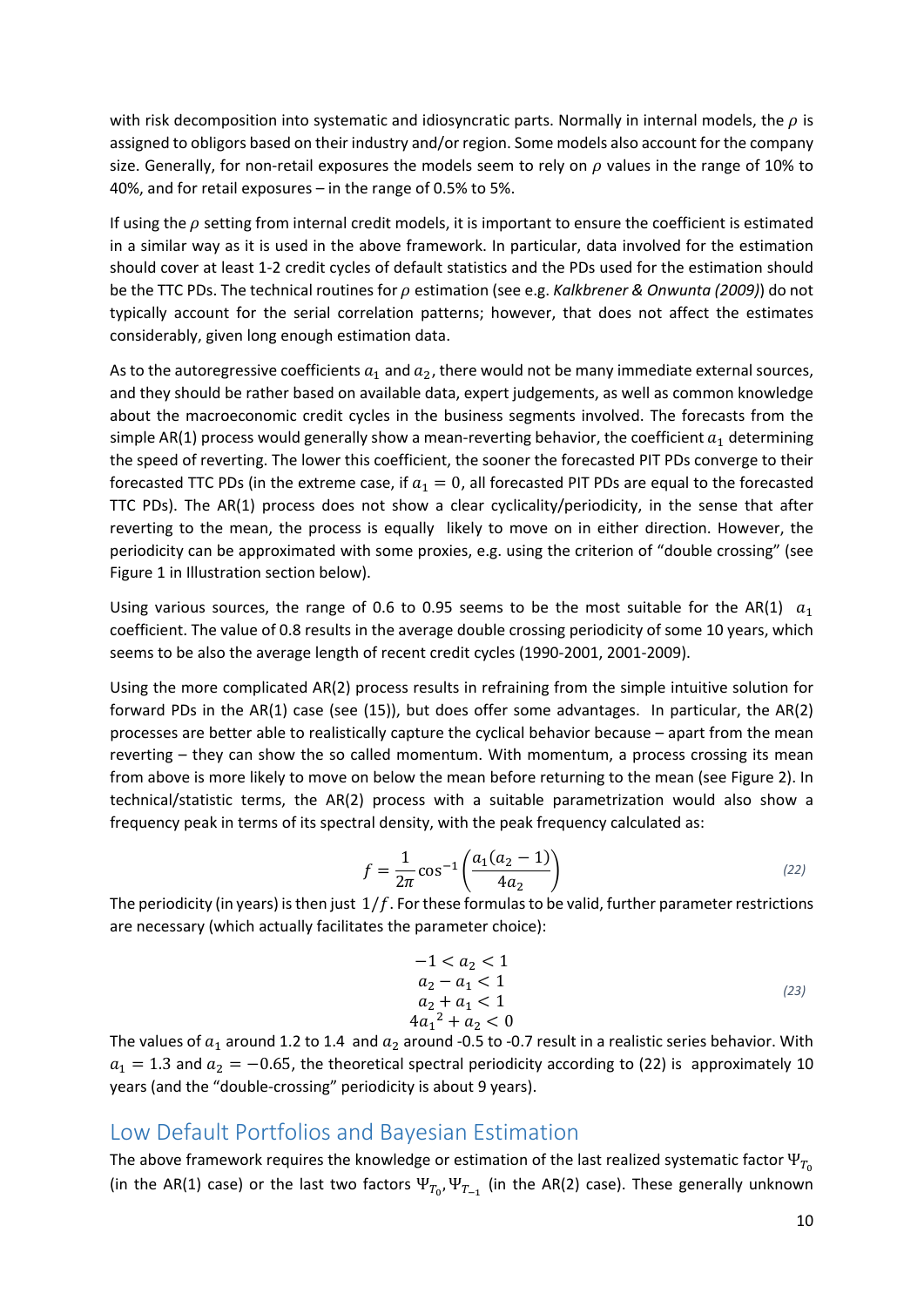factors can in principle be estimated from the known default statistics (as shown in (6) for  $\Psi_{T_0}$ ). The uncertainty of such estimates depends primarily on the number of defaults  $N_{T_0}^D$  or  $N_{T_{-1}}^D$ . With only a small number of defaults (below 10), the estimates would be unreliable and volatile.

Fortunately, the problem can be elegantly cured in the above framework. For the simple AR(1) case, instead of using the fixed estimates ( $\Psi_{T_0} = \hat{\Psi}_{T_0}$ ), we can just assume that  $\Psi_{T_0}$  is a random variable with a distribution  $f(\psi_{T_0})$ . Then, the uncertainty of the estimate can just be embedded in the above autoregressive process. In particular, if we assume  $E(\psi_{T_0})$  and  $Var(\psi_{T_0})$  to be the expected value and the variance of the distribution  $f(\psi_{T_0})$ , the distributional properties of the future systematic factors in the simple AR(1) case become:

$$
E(\psi_{T_f}) = E(\psi_{T_0}) a_1^{T_f - T_0}
$$
  
\n
$$
Var(\psi_{T_f}) = Var(\psi_{T_0}) a_1^{2(T_f - T_0)} + 1 - a_1^{2(T_f - T_0)} =
$$
  
\n
$$
= 1 + (Var(\psi_{T_0}) - 1) a_1^{2(T_f - T_0)}
$$
\n(24)

Compared to the fixed estimate  $\Psi_{T_0}$  (14), the above adjustments:

- substitute the fixed estimate with its expected value for the short-term expectation
- do not change the long-term expectation (which still converges to 0)
- inflate the short-term variance of the systematic factor
- do not change the long-term variance (which still converges to 1)  $\omega_{\rm c}$

If  $f(\Psi_t)$  is normal or approximately normal, the variance and expected value of  $\psi_{T_f}$  can just be directly used in (8) to arrive at the PIT PD forecasts which now account for the uncertainty in the current systematic factor  $\Psi_{T_0}$ .

Now, turning our attention to deriving the distribution  $f(\psi_{T_0})$  itself, the natural choice might be a Bayesian-type modeling. In the Bayesian framework, there is an initial belief (in form of a "prior" distribution) about a parameter to estimate. That belief changes (to a "posterior" distribution) if a new evidence is encountered. We can assign (omitting the  $T_0$  index):

- the uncertain current systematic factor  $\Psi$  as the parameter under investigation
- the unconditional distribution  $N(0.1)$  as its prior distribution
- the default count observation  $N^D$  (out of N obligors) as the data evidence
- the (unknown) distribution  $f(\psi|N^D)$  as the posterior distribution of the systematic factor

#### We also assume the knowledge of (in this case, common for all obligors) TTC PDs and  $\rho$  coefficient.

Then, the posterior distribution can be estimated using the Bayes rule:

$$
f(\psi|N^D) = \frac{f(\psi)f(N^D|\psi)}{f(N^D)}
$$
\n<sup>(25)</sup>

with:

$$
f(N^{D}) = \int f(N^{D}|\psi) f(\psi) d\psi
$$
  
\n
$$
f(N^{D}|\psi) = B(N, N^{D}, PD^{PIT}|\psi)
$$
  
\n
$$
PD^{PIT}|\psi = \Phi\left(\frac{\Phi^{-1}(PD^{TTC}) - \psi\sqrt{\rho}}{\sqrt{1-\rho}}\right)
$$
\n(26)

where  $B$  stands for the binomial distribution density.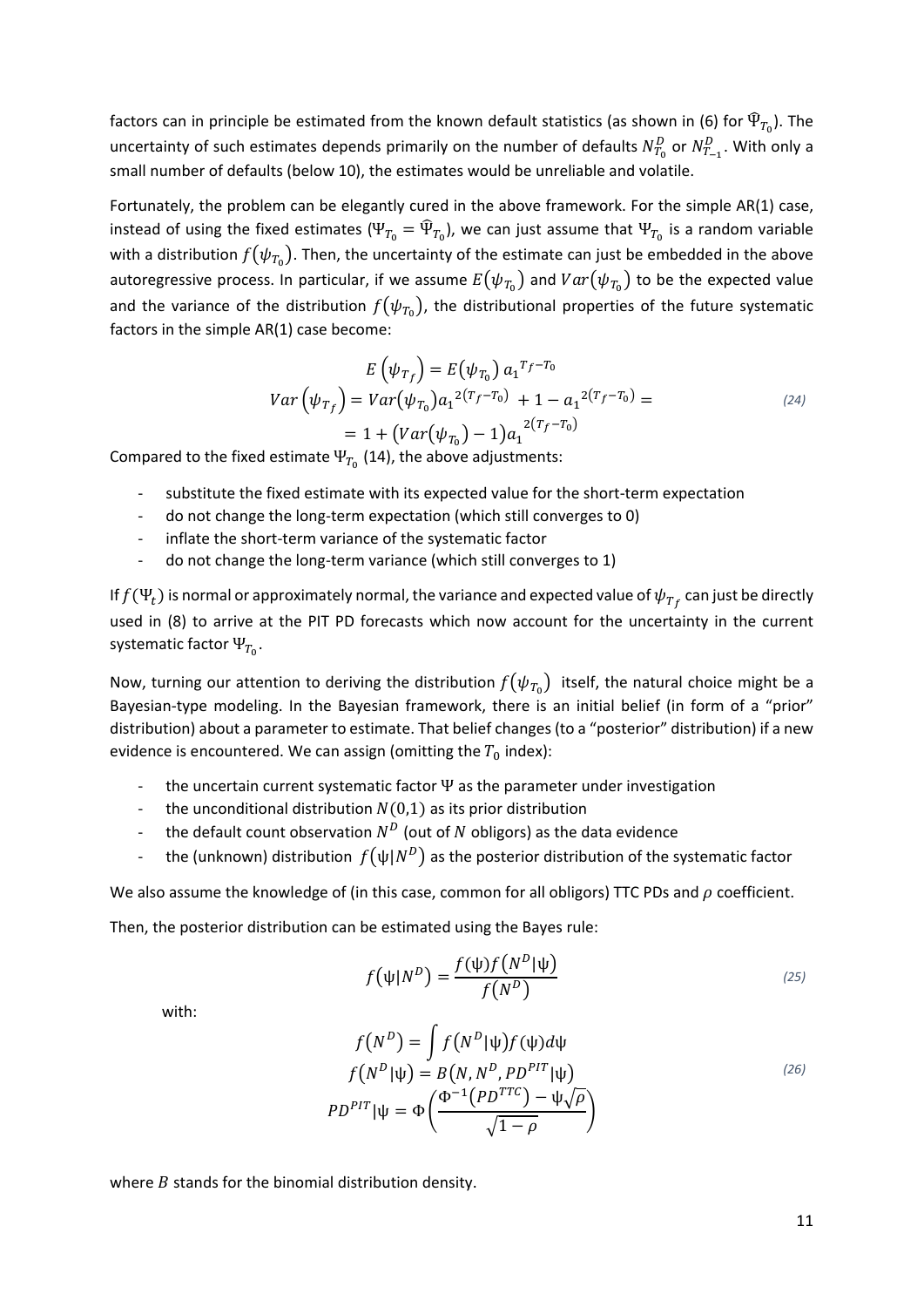As it turns out, the posterior distribution is quite close to normal (see Figure 3). Upon calculation, its expected value and variance can be estiamted and used for the Bayesian forecast of PIT PDs as outlined above in (24).

It is important to stress that the Bayesian approach implicitly accounts for the sample size. Holding the default rate  $N^D/N$  constant, an increasing  $N$  leads to a narrower posterior distrubution with its peak getting more extreme and approaching the systematic factor  $\Psi$  which is defined by  $PD^{PIT}|\Psi =$  $N^D/N$  (see Figure 3).

Last but not least, the above Bayesian methodology allows for an easy way to embed expert judgements about the current macroeconomic enviroment. To this end, the prior  $N(0,1)$  just needs to be appropriately adjusted, e.g.to  $N(-1,1)$  for a judgement of a mild economic depression.

# Application for IFRS 9 Lifetime PDs

In July 2014, the final version of the new IFRS 9 accounting standard was issued by the IASB. Upon the endorsement through EU (currently ongoing) the standard is going to become the new ruleset for accounting of financial instruments. One or the most important innovations of IFRS 9, compared to previous regulation IAS 39, lies in the application of the expected lifetime credit losses for accounting of a large class of risky credit exposures.

The following details advocate the usage of the above presented methodology for the calculation of forward (future) PDs, with those PDs offering the basis for the calculation of expected lifetime credit losses:

The IFRS 9 standard (see *IFRS Foundation (2014)*) requires that:

*"An entity shall measure expected credit losses of a financial instrument in a way that reflects:*

*(a) an unbiased and probability‐weighted amount that is determined by evaluating a range of possible outcomes…*

*(c) reasonable and supportable information that is available without undue cost or effort at the reporting date about past events, current conditions and forecasts of future economic conditions."*

IFRS 9 defines the reasonable and supportable information as "*reasonably available at the reporting date without undue cost of effort, including information about past events, current conditions and forecasts of future economic conditions*", with no need to "*undertake an exhaustive search*".

In the above framework, the probability weighting of macroeconomic outcomes is achieved through the assumption of an autoregressive process for the systematic factor, which results in the future factors being a stochastic variable covering all possible macroeconomic outcomes. The past events are implicitly accounted for in the estimation of the current/past factors  $\Psi_{T_0},\Psi_{T_{-1}}.$  The forecasts are basically a technical extrapolation of these (under autoregressive model parametrization), which is a reasonable approach given that professional (expert‐based) macroeconomic forecasts normally show (at best) only very slight advantages compared to technical or even naïve forecasts (such as the last known conditions). The standard even explicitly states that "*in some cases, the best reasonable and supportable information could be the unadjusted historical information*" and "*the estimate … does not* require a detailed estimate for periods that are far in the future-for such periods, an entity may *extrapolate projections form available, detailed information*."

The standard further reads that "*The information used shall include factors that are specific to the borrower, general economic conditions and an assessment of both the current as well as the forecast*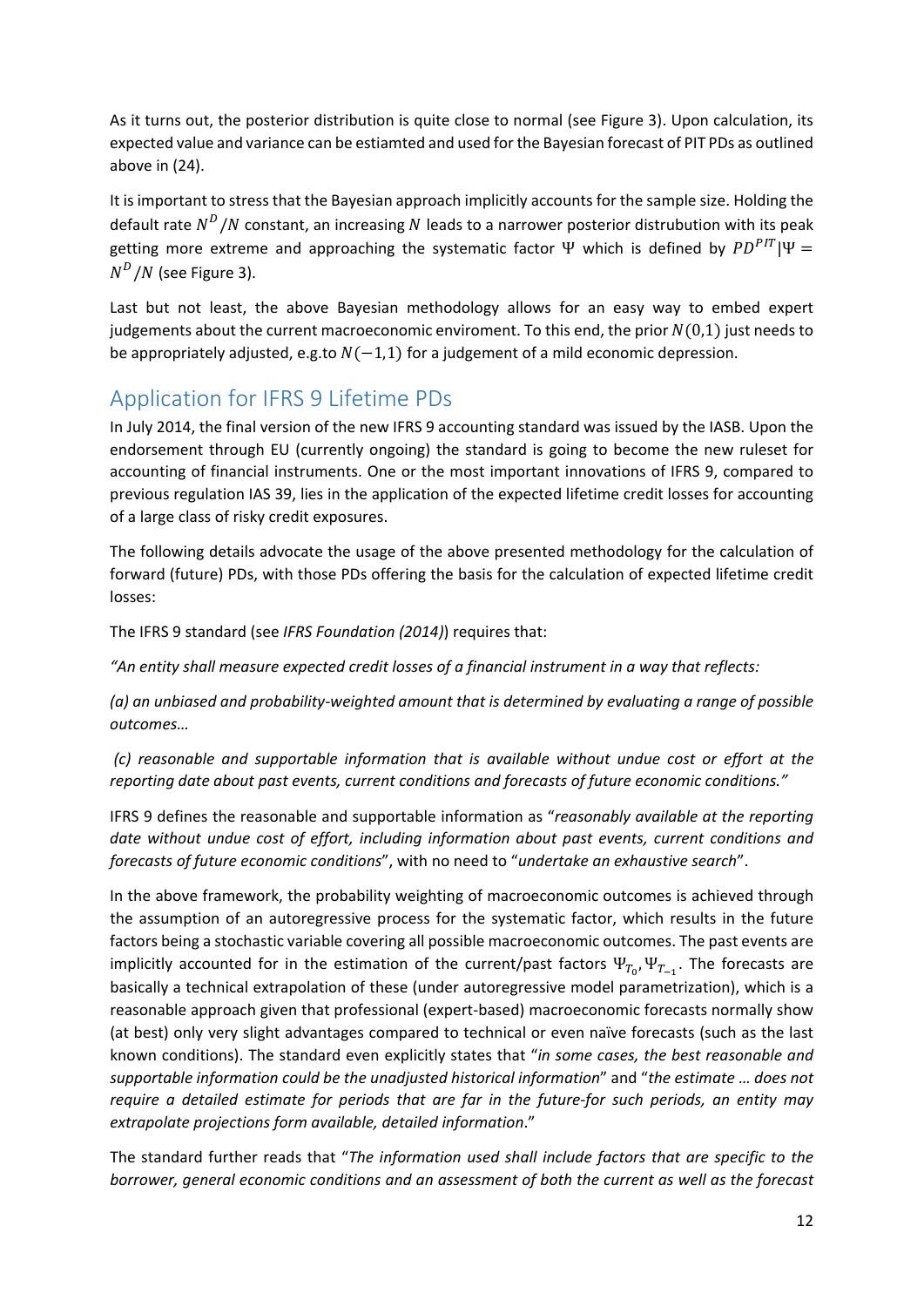*direction of conditions…"*. That also seems to correspond well to the presented approach, as it resorts to TTC PDs, macroeconomic factors, and autoregressive extrapolation respectively.

Last but not least, the standard states that "*possible data sources include internal credit loss experience, internal ratings…*". That is also captured through embedding the default statistics and the Basel‐II ratings in the presented approach.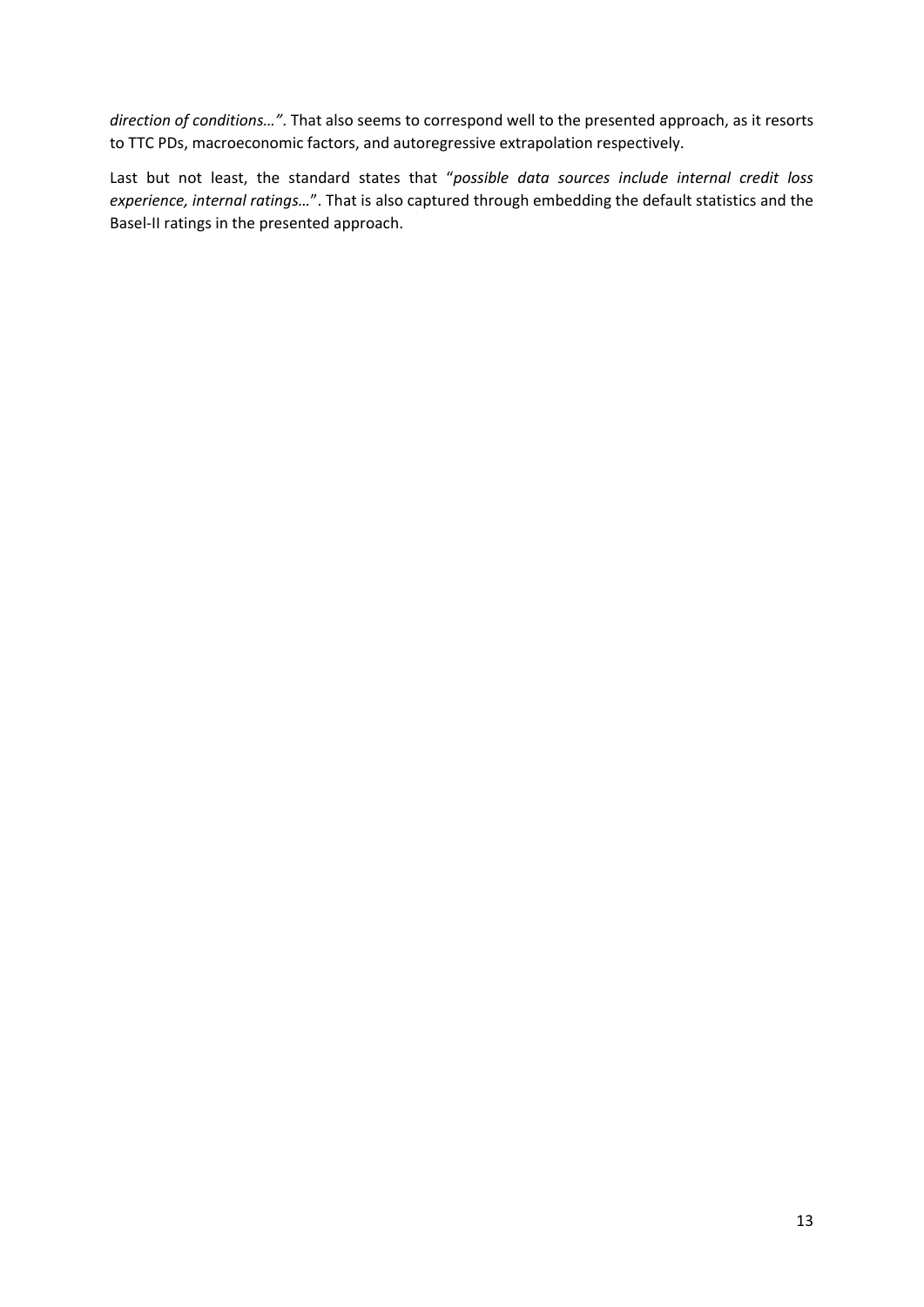### Illustrations



Figure 1: Simulated realizations for 100 years of systematic factor following AR(1) process with a1=0.8. Using the criterion of *"double crossing", a full "cycle" begins e.g. in the year 75 and ends in the year 97.* 



Figure 2: Simulated realizations for 100 years of systematic factor following AR(2) process with a1=1.3 and a2=-0.65.



Figure 3: Bayesian prior, posterior exact, and posterior approximated distributions for the systematic factor, with  $PD^{TTC}$  =  $3\%, \rho = 15\%, N = 10 \text{ (above) or } N = 1000 \text{ (below), and observed default rate } (N^D/N) \text{ of } 20\%.$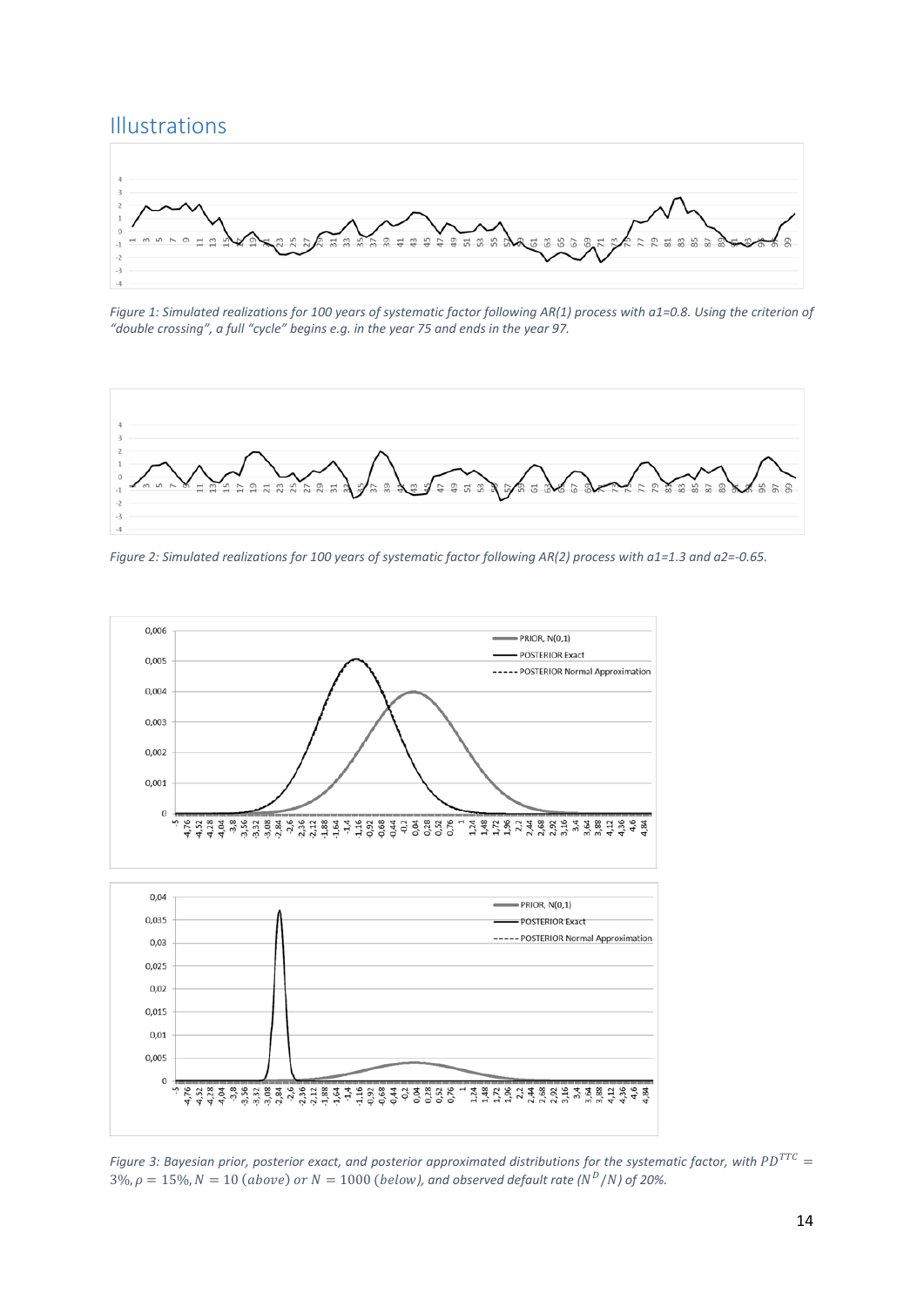

Figure 4: Simulated PIT PDs and default rates, as well as forecasted (simple and Bayes) PIT PDs (as of T=0) for:  $PD^{TTC}$  =  $3\%, \rho = 15\%, N = 100, AR(1)$  process with a1=0.8.



Figure 5: Simulated PIT PDs and default rates, as well as forecasted (simple and Bayes) PIT PDs (as of T=0) for:  $PD^{TTC}$  =  $5\%, \rho = 15\%, N = 100, AR(1)$  process with a1=0.8.



Figure 6: Simulated PIT PDs and default rates, as well as forecasted PIT PDs (as of T=0) for:  $PD^{TTC} = 3\%, \rho = 15\%, N = 15\%$ 10,000*, AR(2) process with a1=1.3 and a2=‐0.65.*



Figure 7: Simulated PIT PDs and default rates, as well as forecasted PIT PDs (as of T=0) for:  $PD^{TTC} = 3\%, p = 3\%, N = 10$ 100,000*, AR(2) process with a1=1.3 and a2=‐0.65.*